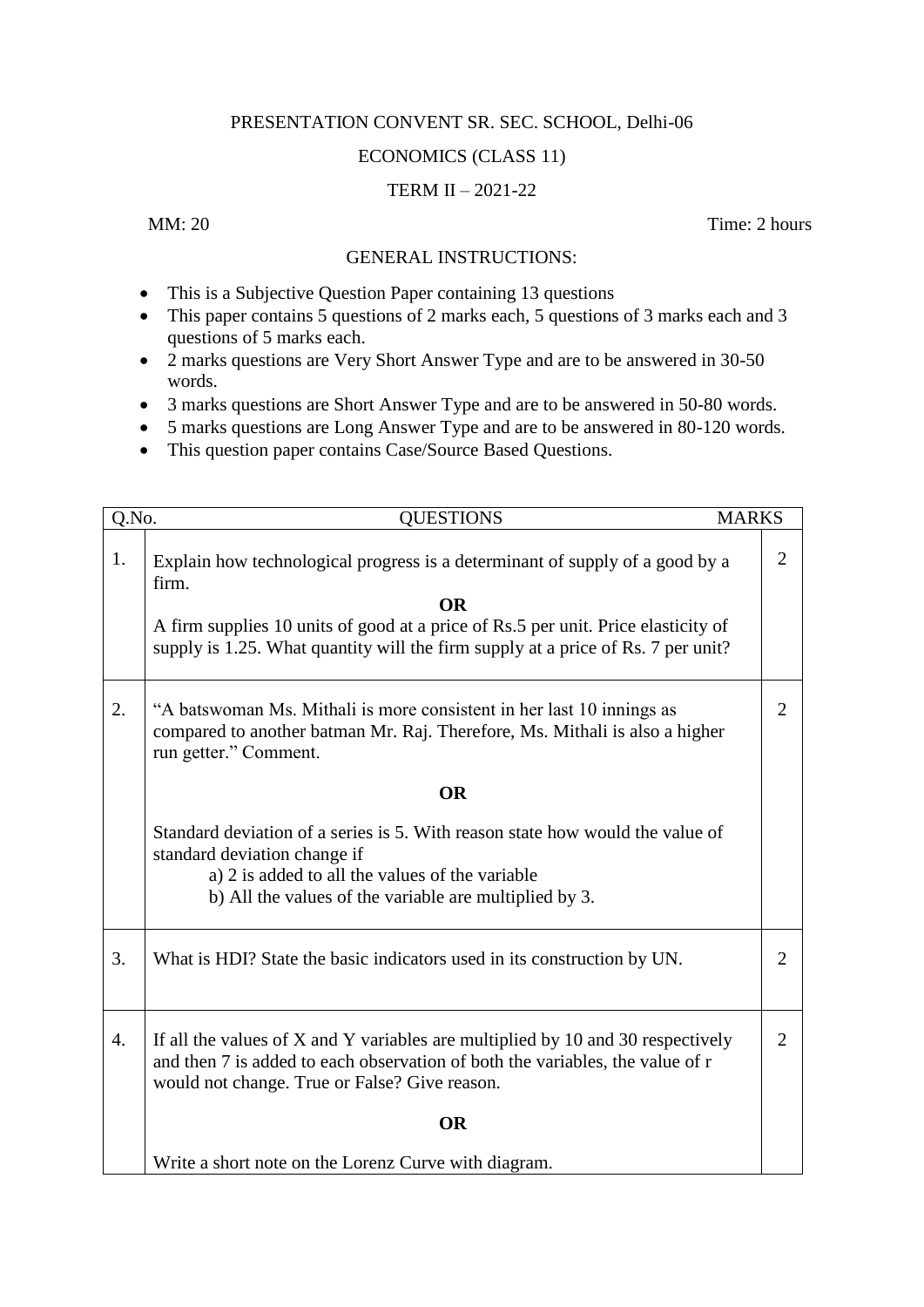| 5. | Briefly explain 2 features of a perfectly competitive market.                                                                                                                                                                                                                                                                                                                                                                                                                                                                                                                                                                                                                                                                                                                                                                                                                                                                                                                                                                                                                                                                                                                                                                                                             |              |                                                                       |                |       |  | $\overline{2}$ |                                                                                  |  |   |
|----|---------------------------------------------------------------------------------------------------------------------------------------------------------------------------------------------------------------------------------------------------------------------------------------------------------------------------------------------------------------------------------------------------------------------------------------------------------------------------------------------------------------------------------------------------------------------------------------------------------------------------------------------------------------------------------------------------------------------------------------------------------------------------------------------------------------------------------------------------------------------------------------------------------------------------------------------------------------------------------------------------------------------------------------------------------------------------------------------------------------------------------------------------------------------------------------------------------------------------------------------------------------------------|--------------|-----------------------------------------------------------------------|----------------|-------|--|----------------|----------------------------------------------------------------------------------|--|---|
| 6. | If the value of Variance of X and Y are respectively 144 and 36 of 10 items and<br>the sum xy is 500. What is the value of correlation? Interpret the results.                                                                                                                                                                                                                                                                                                                                                                                                                                                                                                                                                                                                                                                                                                                                                                                                                                                                                                                                                                                                                                                                                                            |              |                                                                       |                |       |  | 3              |                                                                                  |  |   |
|    | <b>OR</b>                                                                                                                                                                                                                                                                                                                                                                                                                                                                                                                                                                                                                                                                                                                                                                                                                                                                                                                                                                                                                                                                                                                                                                                                                                                                 |              |                                                                       |                |       |  |                |                                                                                  |  |   |
|    |                                                                                                                                                                                                                                                                                                                                                                                                                                                                                                                                                                                                                                                                                                                                                                                                                                                                                                                                                                                                                                                                                                                                                                                                                                                                           |              |                                                                       |                |       |  |                | Calculate the correlation coefficient between X and Y and interpret the results. |  |   |
|    | X                                                                                                                                                                                                                                                                                                                                                                                                                                                                                                                                                                                                                                                                                                                                                                                                                                                                                                                                                                                                                                                                                                                                                                                                                                                                         | $-3$         | $-2$                                                                  | $-1$           | 1     |  | $\overline{2}$ | 3                                                                                |  |   |
|    | $\overline{Y}$                                                                                                                                                                                                                                                                                                                                                                                                                                                                                                                                                                                                                                                                                                                                                                                                                                                                                                                                                                                                                                                                                                                                                                                                                                                            | $\mathbf{1}$ | $\overline{4}$                                                        | $\overline{7}$ | 9     |  | 10             | 11                                                                               |  |   |
| 7. |                                                                                                                                                                                                                                                                                                                                                                                                                                                                                                                                                                                                                                                                                                                                                                                                                                                                                                                                                                                                                                                                                                                                                                                                                                                                           |              | For two Firms A and B, the following details are available: $(1 + 2)$ |                |       |  |                |                                                                                  |  | 3 |
|    |                                                                                                                                                                                                                                                                                                                                                                                                                                                                                                                                                                                                                                                                                                                                                                                                                                                                                                                                                                                                                                                                                                                                                                                                                                                                           |              |                                                                       |                | A     |  |                | B                                                                                |  |   |
|    | Number of Employees                                                                                                                                                                                                                                                                                                                                                                                                                                                                                                                                                                                                                                                                                                                                                                                                                                                                                                                                                                                                                                                                                                                                                                                                                                                       |              |                                                                       |                | 100   |  |                | 200                                                                              |  |   |
|    | Average Salary (₹)                                                                                                                                                                                                                                                                                                                                                                                                                                                                                                                                                                                                                                                                                                                                                                                                                                                                                                                                                                                                                                                                                                                                                                                                                                                        |              |                                                                       |                | 1,600 |  |                | 1,800                                                                            |  |   |
|    |                                                                                                                                                                                                                                                                                                                                                                                                                                                                                                                                                                                                                                                                                                                                                                                                                                                                                                                                                                                                                                                                                                                                                                                                                                                                           |              | Standard deviation of salary                                          |                | 16    |  |                | 18                                                                               |  |   |
|    | a) Which firm pays larger package of salary?<br>b) Which firm shows a greater variability in the distribution of salary?                                                                                                                                                                                                                                                                                                                                                                                                                                                                                                                                                                                                                                                                                                                                                                                                                                                                                                                                                                                                                                                                                                                                                  |              |                                                                       |                |       |  |                |                                                                                  |  |   |
|    | Read the following text carefully and answer question number 8 and 9<br>given below:<br>There is an imaginary city with a well-defined landscape plan in place. A sub-<br>section of it is composed exclusively of apartments and is populated by low-<br>income residents. They prefer to live with people of their own ethnic group<br>since there is discrimination against them in other areas of the city. The rent<br>paid in the apartment complex comprises a high proportion of the peoples'<br>incomes.<br>Now, the government in this city creates a rent supplement program. Under this<br>program, the renter is required to pay 30% of income in rent. Up to a limit, any<br>additional rent the government promises to pay. For instance, a person<br>belonging to a poor economic stratum and earning $\bar{\xi}$ 1000 a month would be<br>required to pay ₹300 in rent (30%). If the rent is ₹500, the other ₹200 would be<br>paid by the government.<br>Suppose instead, the government decides to provide a building subsidy to<br>people who build apartments in this low-income area. A certain percent of their<br>costs will be paid by the government. Analyze the results of these programs and<br>answer the following questions. (Q8. And Q9.) |              |                                                                       |                |       |  |                |                                                                                  |  |   |
| 8. | Comment on the rent supplement program and how it impacts the original<br>market equilibrium. Show using a diagram, how is the new equilibrium struck.<br>Who gains and who loses from this program- the builders or the low-income                                                                                                                                                                                                                                                                                                                                                                                                                                                                                                                                                                                                                                                                                                                                                                                                                                                                                                                                                                                                                                       |              |                                                                       |                |       |  | 3              |                                                                                  |  |   |